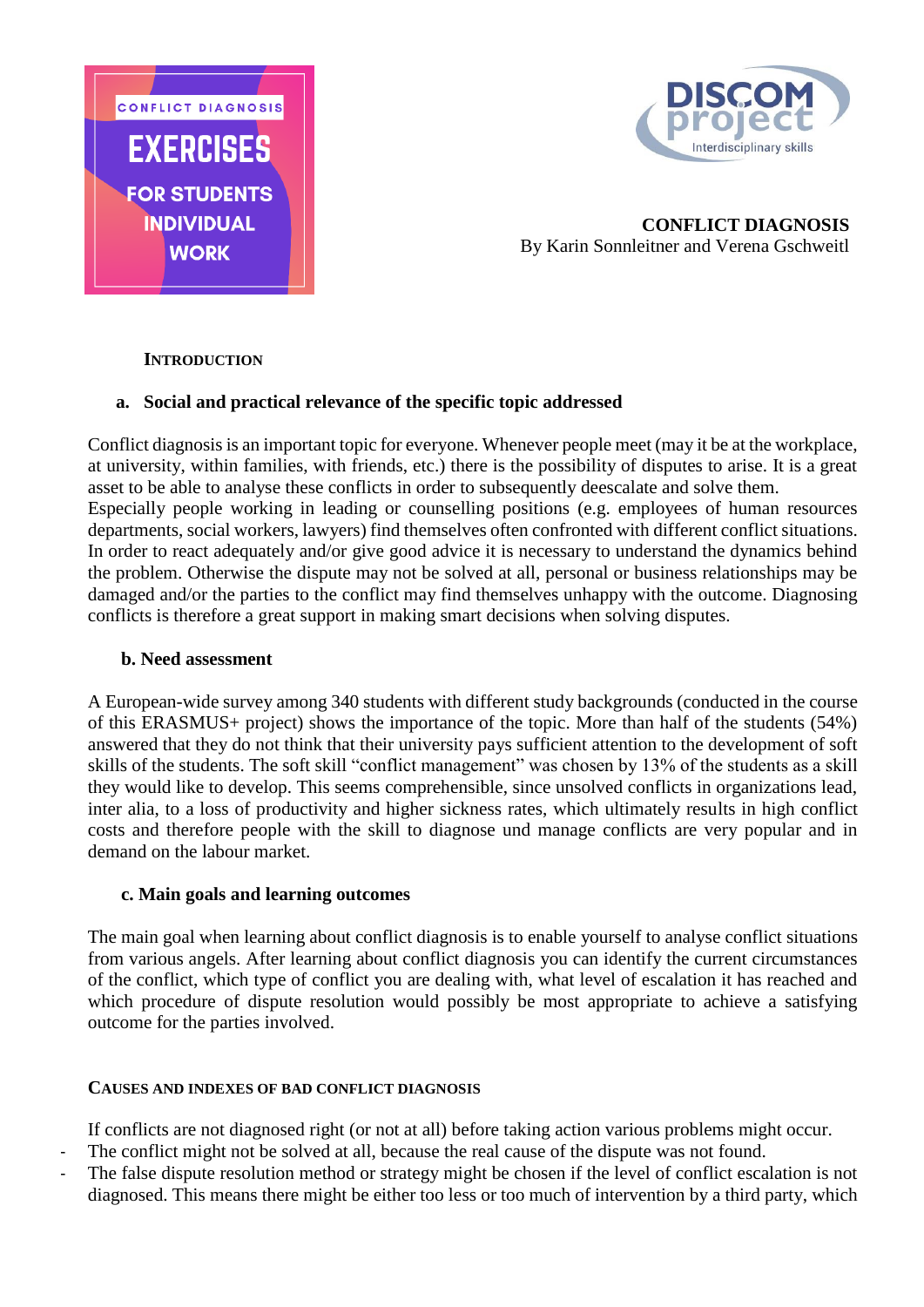could again lead in the first case to the dispute not being solved at all. In the second case an intervention, e.g. by the court, might damage the relationship between the conflicting party, although they would have been able to solve their problem in an amicable way.

One or more of the conflicting parties may be very unsatisfied with the outcome of the chosen method/strategy, since their needs and interests in solving the dispute were not identified right or not at all.

#### **ELEMENTS OF EFFECTIVE CONFLICT DIAGNOSIS**

Effective conflict diagnosis includes:

- Identifying the circumstances of the case (what causes the conflict, who is part of the conflict, how are their roles defined, what are the relations between them, what are their interests and needs in solving the dispute etc.);
- Identifying the type of conflict (inter- or intrapersonal, structural, distributional etc.);
- Identifying the current stage of the conflict (level of escalation, are parties willing to cooperate etc.).

#### **REFERENCES & FURTHER READINGS**

*Aaron Marjorie*, Client Science: Advice for Lawyers on Initial Client Interviews, available online: clientsciencecourse.com (2013).

*Fisher Roger, Ury William, Patton Bruce, Boutsikaris Dennis*, Getting to yes: negotiating agreement without giving in (New York 2011 Simon & Schuster).

*Glasl Friedrich*, Konfliktmanagement: ein Handbuch für Führungskräfte, BeraterInnen und Berater, 11th edition (Bern – Haupt – Stuttgart 2013 Verlag Freies Geistesleben).

*Glasl Friedrich, Weeks Dudley*, Die Kernkompetenzen für Mediation und Konfliktmanagement. Ein Praxisbuch mit Fallbeispielen auf DVD (Stuttgart 2008 Concordia Verlag).

*Proksch Stephan*, Conflict Management (Vienna 2016 Springer) 2 ff.

Pruitt Dean G., Sung Hee Kim, Social Conflict. Escalation, Stalemate, and Settlement. 3<sup>rd</sup> edition (Boston et. al. 2004 McGraw-Hill Education Ltd.).

*Schwarz Gerhard*, Konfliktmanagement. Konflikte erkennen, analysieren, lösen, 9th edition (Wiesbaden 2014 Springer).

*Solarte-Vásquez Maria Claudia*, The Wider Context: An Introduction to Conflict Management and Dispute Resolution, in: Mediation in Civil and Criminal Cases to Foster European Wide Settlement of Disputes (E-Book), available online: [https://mediation.turiba.lv/index.php?id=42.](https://mediation.turiba.lv/index.php?id=42)

*Weeks Dudley*, The Eight Essential Steps to Conflict Resolution: Preserving Relationships at Work, at Home, and in the Community (New York 1994 Penguin Putnam Inc.).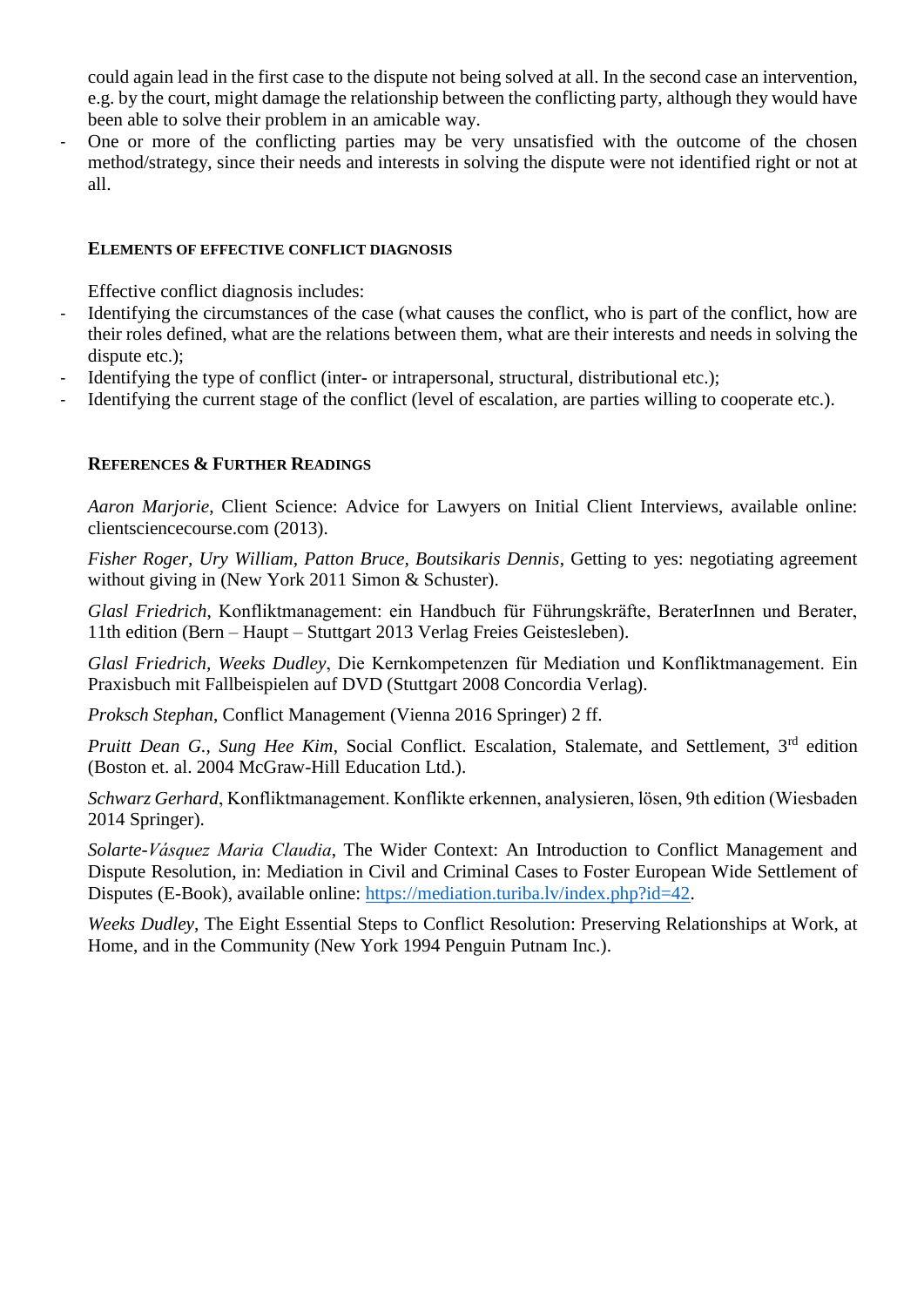# **EXERCISE 1**

## **THE WAR OF ROSES**

In the following you will read the names of the different levels of conflict escalation according to Glasl as well as different situations of a marital conflict.

- First, bring the different levels of conflict escalation into the right order.
- Afterwards, identify at which level of escalation the conflict is in each of the given situations.
- In the end, you can compare your results with the solutions on page XY and think about 1-2 aspects you have learned from this exercise.

Tip: To prepare for this exercise see video lecture on this topic.

Note: This exercise is based on the movie "War of Roses" by Warren Adler from 1989 and is an (exaggerated) example of how a conflict might escalate.

## **Different Levels of Conflict:**

Debate – Level \_\_ Action not Words – Level \_\_ Threat Strategies – Level \_\_ Tension – Level \_\_ Limited Destruction – Level \_\_ Loss of Face – Level Coalitions – Level \_\_ Together into the Abyss – Level \_\_ Disintegration – Level

## **Marital Dispute**

#### Level

The Roses buy a house, which Barbara chooses and Oliver pays for. Over the next few years, Barbara decorates the house meticulously. Once there is nothing left to decorate in the house, she decides to set up a catering company. Oliver agrees but places an assistant at her disposal despite Barbara's repudiation. In the meantime, Oliver moved up the career ladder and is a top lawyer. He promises to look through Barbara's company contracts but instead, he swats a fly with them. In turn, she seeks revenge by being noisy when he makes important phone calls. In bed, she fights off his advances with martial arts techniques.

Level

A fight in front of the children and the housekeeper escalates and Oliver spreads intimate details about his wife on the street. The lighting of the Christmas tree flickers and the couple accuse each other of their respective inability to look after technical issues. At night, an electrical short circuit sets the Christmas tree on fire, the house and the family can be saved at the very last minute.

Level

Oliver tells Barbara about the accident with the cat. As a result, Barbara locks him in the sauna. Just before he threatens to suffocate, she lets him out but utters further threats.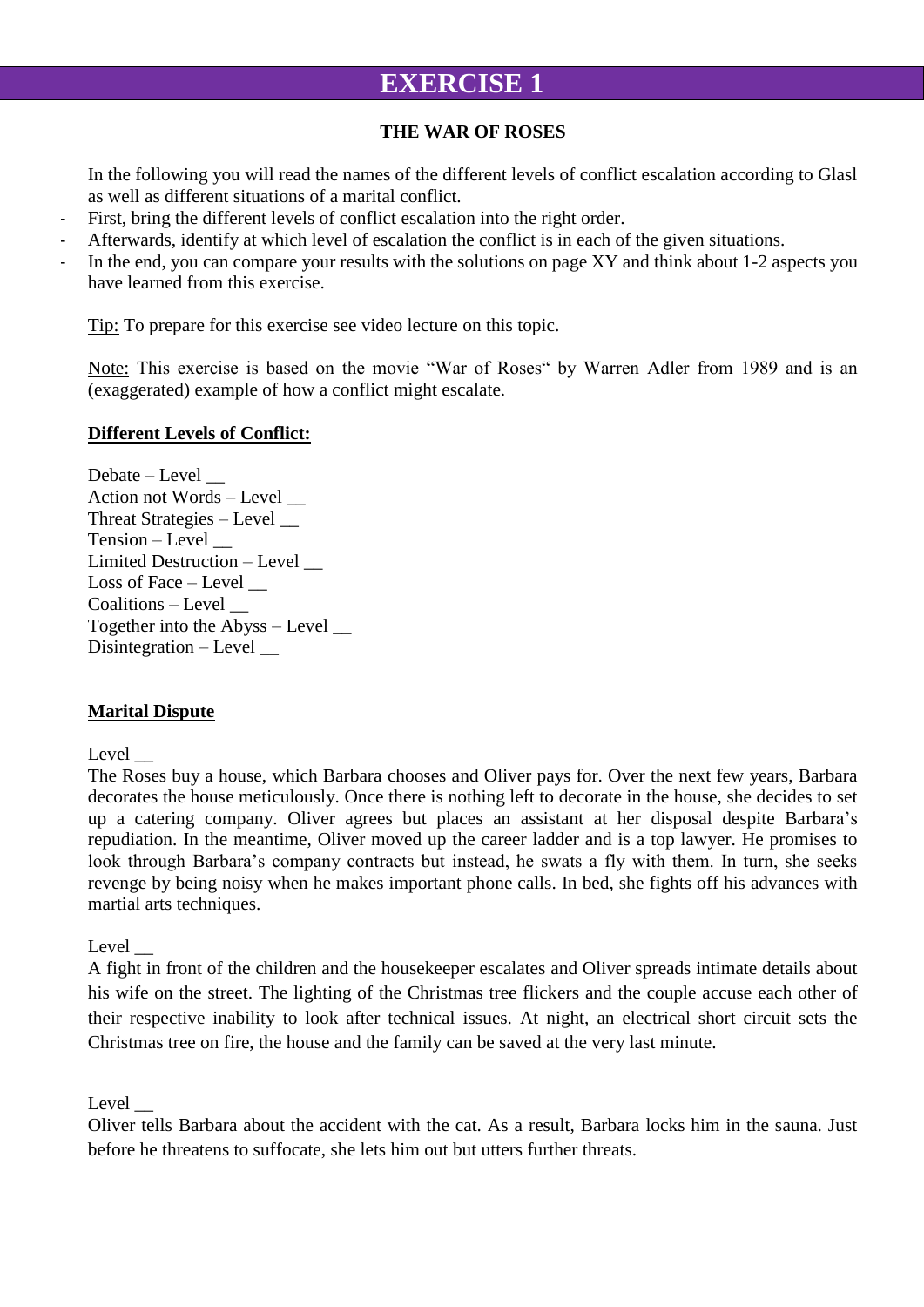## Level

In front of Barbara's guests, the couple stages a battle. As Oliver refuses to exit his vintage car, Barbara drives over his car and all its occupants. Oliver enters the house armed with an iron bar. The situation escalates and turns into a fight to the death. During the fight, Barbara falls over the handrail on the second floor and lands on the chandelier. Oliver jumps on top of her and the chandelier plummets. The housekeeper and the sent for lawyer find both of them dead.

## Level

Three years after the birth of their youngest child, the Roses' marriage is plunged into a crisis. Oliver starts a promising career as lawyer and spends less time with his family. The married couple fights over trivialities such as the placing of the Christmas star. A serious incident occurs during a dinner with Oliver's superiors where he stifles his wife's halting story and continues to tell the story instead of her. At night he apologises for his behaviour saying: "I hope they didn't notice what a jerk I am."

## Level

Oliver collapses in the middle of a work meeting and is taken to hospital in suspicion of a heart attack. Barbara does not visit him in hospital. When his work colleague takes him home, Barbara demands a divorce. She ignores the love letter Oliver wrote in his hospital bed and says: "I couldn't read your handwriting." Oliver moves out.

## Level

Oliver saws off the heels of Barbara's much-loved high heels. Barbara visits Oliver's lawyer and wants to take advantage of his weakness for attractive women. He declines her offers and says: "If you want this to end, all of us have to sit down and compromise." Oliver shows up drunk at a reception Barbara organised for her clients and causes a scandal by his obscene entrance. Consequently, Barbara drives her Jeep against her husband's vintage car.

#### Level

Barbara and Oliver divide the house into differently coloured zones, which may not be entered be the opposite party. Oliver's lawyer issues the following warning: "There are other houses, too, and other women. Nobody will win this case; it is only about HOW MUCH you will lose." Oliver disagrees: "I have more square metres." After a fight he hits Barbara's cat by accident.

#### Level  $\_\_$

Barbara and Oliver meet at Barbara's lawyer's office, Oliver's former partner, who quotes from Oliver's love letter: "Everything I have I owe to you", a statement he wants to use to prove that Barbara is entitled to the house. Oliver feels betrayed and announces an unconditional fight over the house. The lawyer calms Barbara down: "My dear, once all this is over, this will be one of your happiest days." Oliver discusses counter-strategies with his own lawyer and moves back into the embattled house.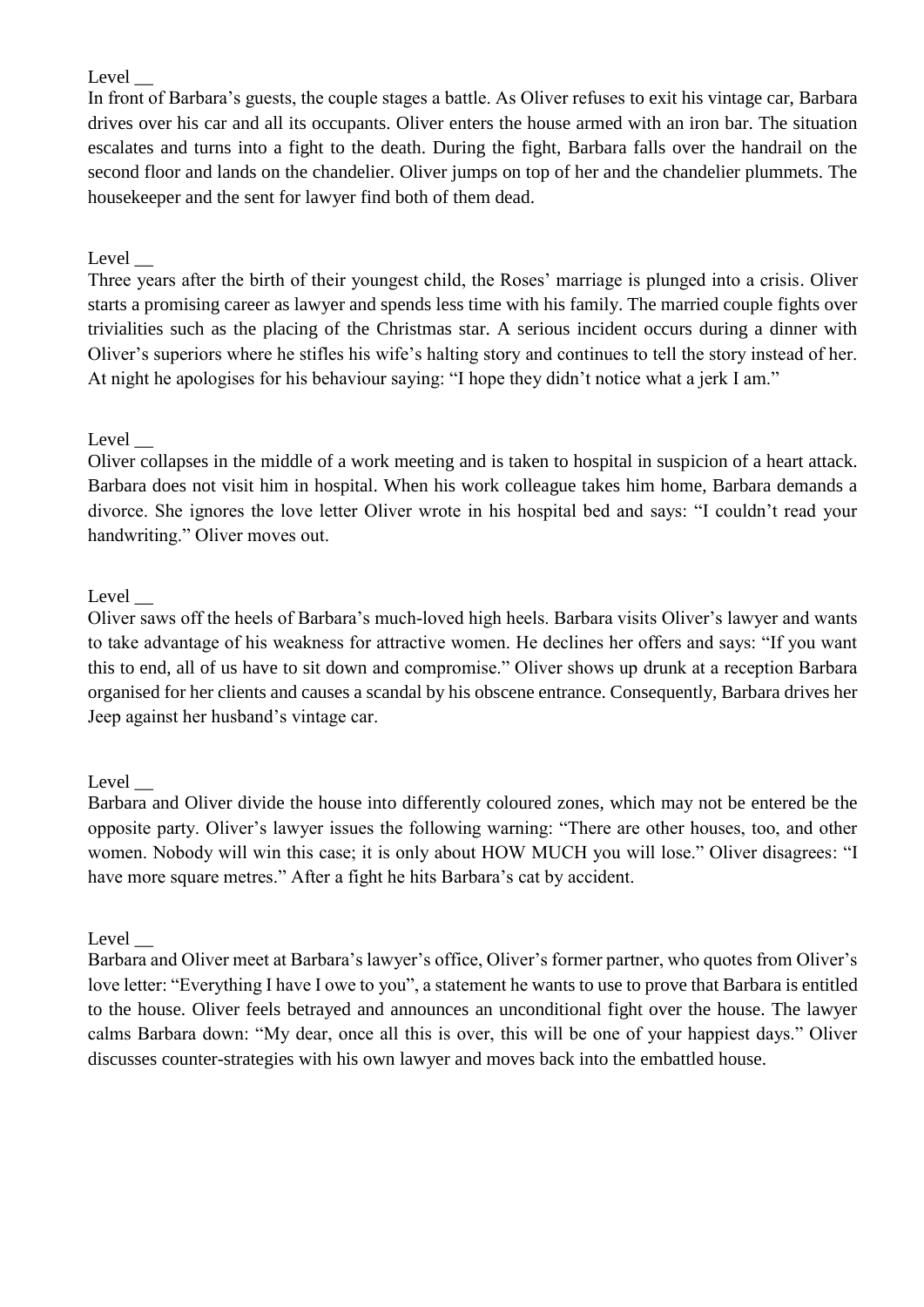## **SITUATION**

## **Different Levels of Conflict**



## **Martial Dispute**

The situations were given in the following order: Level 2, 5, 7, 9, 1, 3, 8, 6, 4